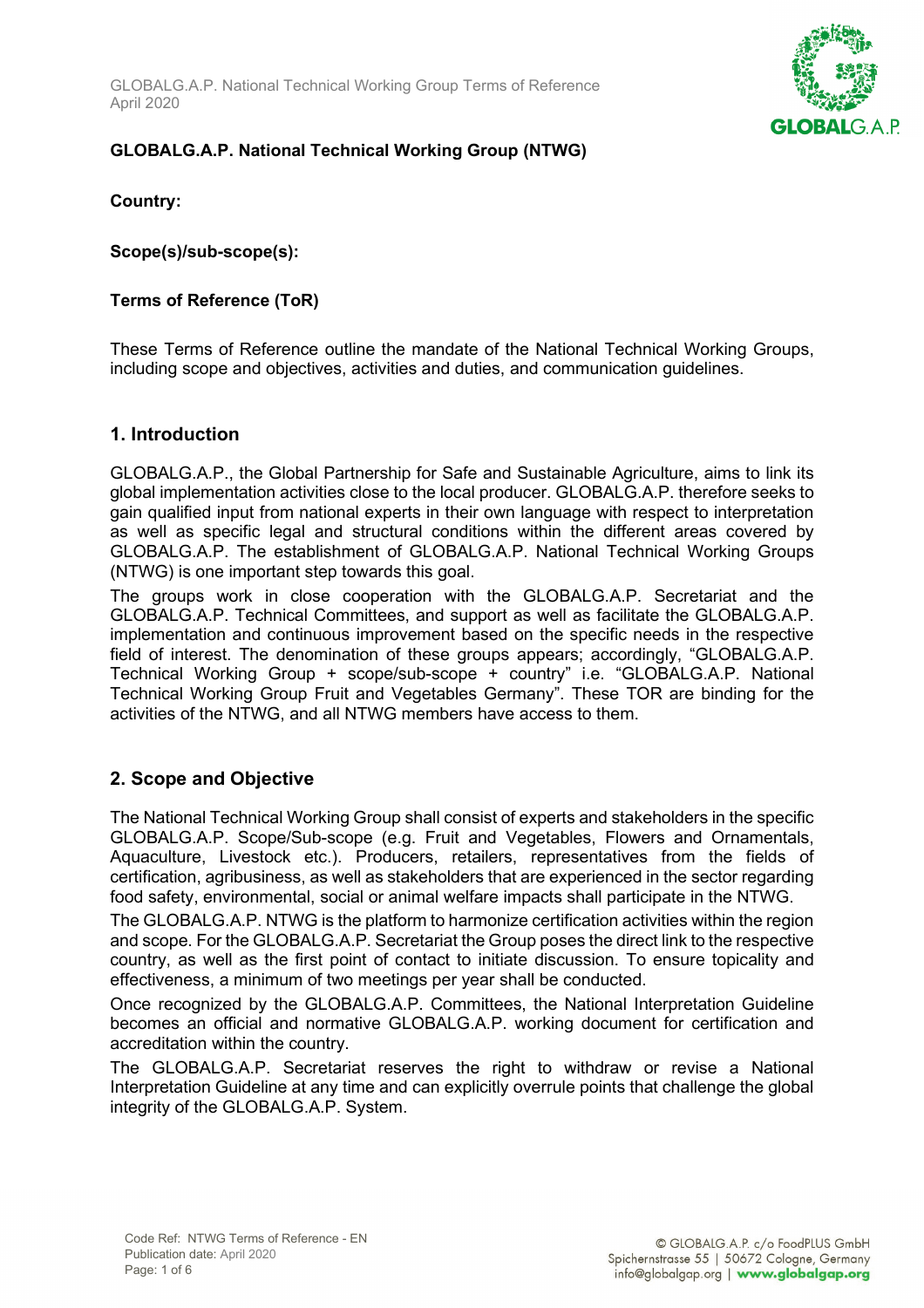

## **3. Main Activities and Duties**

The main activities and duties of the GLOBALG.A.P. National Technical Working Group are as follows:

- a) **Development of the National Interpretation Guidelines (NIG)** in the respective national language and English. See more information here: [http://www.globalgap.org/uk\\_en/who-we-are/ntwgs/nig/](http://www.globalgap.org/uk_en/who-we-are/ntwgs/nig/)
- b) **Supporting the GLOBALG.A.P. Technical Committees** with proposals for revision of the protocols. Any proposal for consideration by a Technical Committee shall be forwarded to the Secretariat and will then be presented to the relevant committee(s).
- c) **Informing the GLOBALG.A.P. Secretariat on a regular basis** about relevant issues regarding the integrity of the GLOBALG.A.P. system in the country.
- d) **Stay in touch with the peers** and GLOBALG.A.P. by informing about relevant changes in legislation on the NTWG-platform.
- e) **Participating in the peer review processes** of benchmarking/recognition activities of schemes operating within their country, where so requested by GLOBALG.A.P.
- f) **Provide updated contact information of all NTWG members** to the GLOBALG.A.P. Secretariat regularly.
- g) **Provide minutes** and participant lists of **the NTWG meetings** or other relevant documents to the GLOBALG.A.P. Secretariat. Preferred language is English, if not possible, at least important results and issues need to be available in English.
- h) The Group **shall not develop its own legal nor commercial identity** apart from the GLOBALG.A.P. Secretariat.

### **4. Malpractice**

The above described beneficial relation must be maintained by GLOBALG.A.P. and the host equally. The hosts hold the responsibility to communicate issues arising in their groups with the secretariat and be available for feedback requests.

If there is persistent inactivity, GLOBALG.A.P. has the right to appoint a new host in consultation with the group. Similarly, it is the host's responsibility to monitor the activity of the group members and report any persistent inactivity to GLOBALG.A.P.

The host receives regularly updated membership lists from GLOBALG.A.P. Secretariat in order to keep transparency and communication well established.

### **5. NTWG Membership and Meetings**

GLOBALG.A.P. strives for feedback by its stakeholders. Harmonization, applicability and transparency are core elements of GLOBALG.A.P.'s policy.

- a) Any interested party can become member of the National Technical Working Group.
- b) The size of the NTWG should nevertheless remain manageable in order to guarantee communication and decision-making. The minimum size of the NTWG should be 5 members.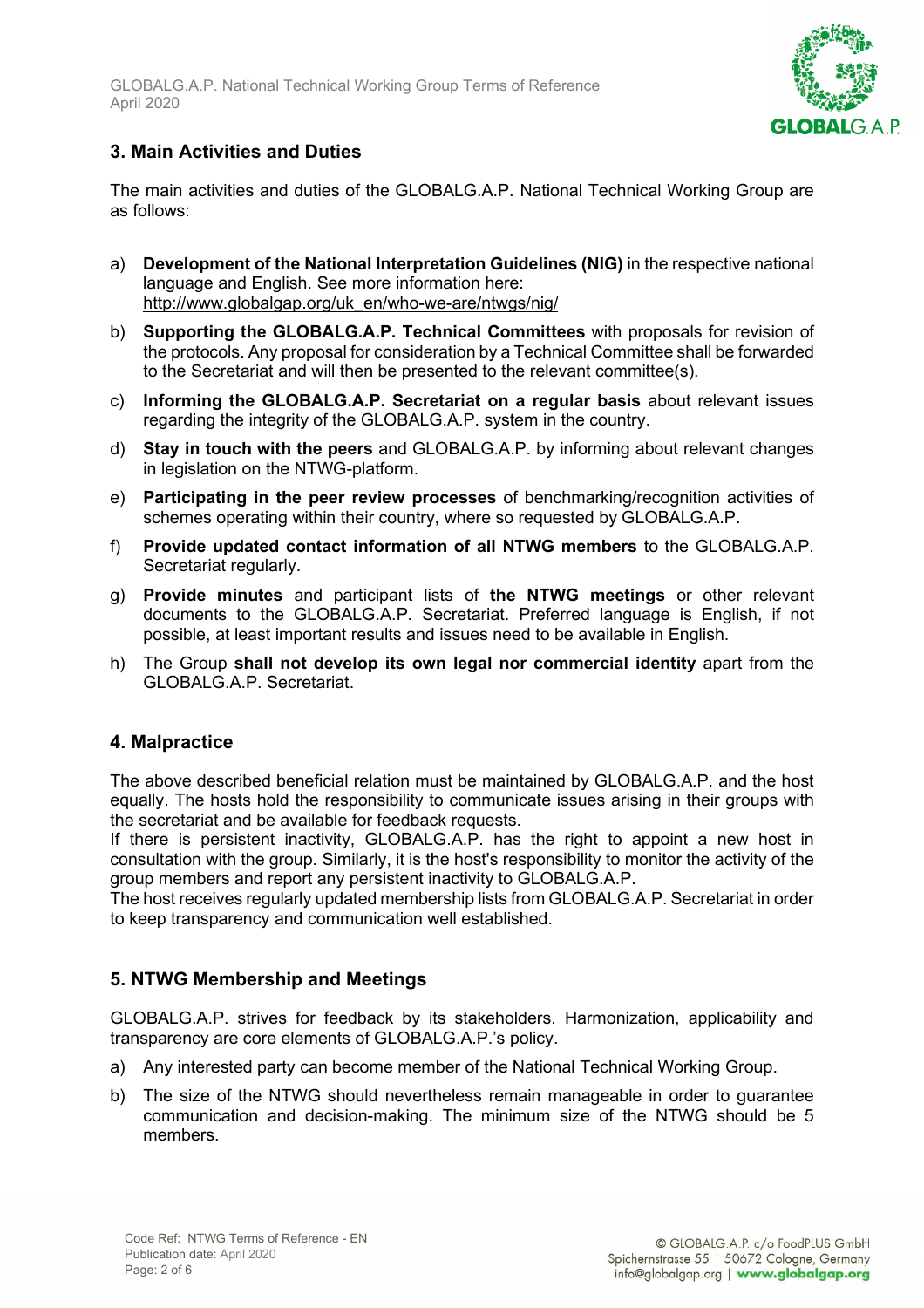

c) To become a member of an NTWG all applicants must sign a declaration of membership for the NTWG, which includes an agreement to the GLOBALG.A.P. Terms of Reference for NTWGs. The online registration form can be found on the website: [http://www.globalgap.org/uk\\_en/who-we-are/ntwgs/How-to-start-a-ntwg/Online-](http://www.globalgap.org/uk_en/who-we-are/ntwgs/How-to-start-a-ntwg/Online-Registration-NTWG/)[Registration-NTWG/](http://www.globalgap.org/uk_en/who-we-are/ntwgs/How-to-start-a-ntwg/Online-Registration-NTWG/)

The declarations of membership filled in online will be automatically forwarded to the GLOBALG.A.P. Secretariat, which administers the data. The NTWG host will be informed of new members of the NTWG.

- d) In case the group refuses the membership of an applicant, reasons must be declared to the applicant and to GLOBALG.A.P.
- e) All members of the NTWG must commit to attend at least 50 percent of the annual meetings. Individual expenses and costs will be borne by each NTWG member in the country.
- h) GLOBALG.A.P. retains the right to attend NTWG meetings or to appoint a representative but will not necessarily participate in the meetings directly.
- i) GLOBALG.A.P. retains the right to invite named third parties to attend the NTWG meetings, as well as to deny access to the NTWG meetings to named third parties, where the integrity of the system is under threat.
- j) Guests can be invited to attend meetings but should be identified as such in the minutes, and may not attend more than 2 consecutive meetings without becoming a registered member of the Working Group (other than persons performing administrative functions in the group such as minute taking).

### **5. NTWG Host Organization and GLOBALG.A.P. Membership**

- a) It is a requirement that the **host organization** of the GLOBALG.A.P. National Technical Working Group is a **member of GLOBALG.A.P.** (retailer, supplier or associate membership).
- b) Based on the activities of the working group, a part of the membership fee may be refunded. This amount cannot be cumulated by one organization hosting several working groups. The NTWG discount will be rewarded at the **beginning of the following year**. The membership fee shall be paid in full, and in the subsequent year the discounted amount shall be refunded**, subject to the fulfillment of three main tasks set out in the Terms of Reference** (see point 3.). Written proof of tasks fulfilled will be requested at the end of each year by GLOBALG.A.P.
- c) The host organization must be nominated based on the consensus of all NTWG members.
- d) The host organization facilitates the meetings and organizes the Working Group. The Group sets its own calendar and periodicity of meetings.
- e) The host is responsible for the organization and activities of the Group. Individual expenses and costs will be borne by each NTWG member in the country.
- f) The host organization will support GLOBALG.A.P. when organizing trainings and other events in the country.
- g) The members of the NTWG need to elect a chairperson from among its members (who does not necessarily have to belong to the host organization) to chair meetings and represent the group externally.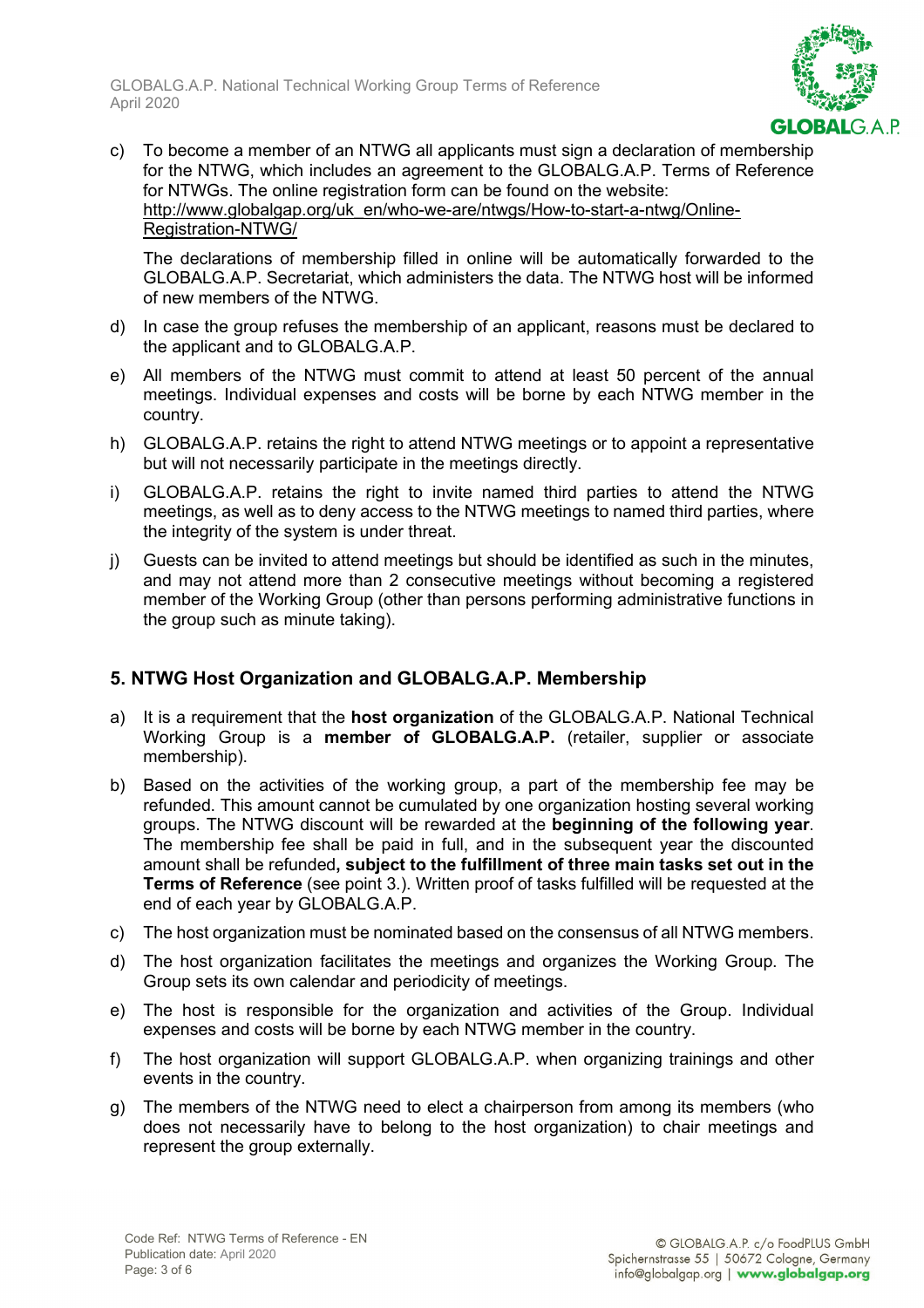

h) The chairperson must be able to communicate to GLOBALG.A.P. in English and internally to the group members in the native language.

### **6. Decision-making Process**

- a) All decisions to be made by the GLOBALG.A.P. National Technical Working Group shall be based on a consensus among all registered NTWG members.
- b) In the case that different working groups for different sectors exist in one country, decisions regarding all-farm issues need to be agreed upon by all groups concerned before forwarding to the GLOBALG.A.P. Secretariat.
- c) Where no consensus can be reached, voting can take place. Voting rights are held by any organization that would formally qualify for GLOBALG.A.P. supplier or retailer membership.
- d) Statements of minorities and guests have to be included in any proposal to the GLOBALG.A.P. Secretariat or committees with justification.
- e) Decisions on proposals regarding the standard or its implementation, taken after the approval of a National Interpretation Guideline, shall be communicated to the GLOBALG.A.P. Secretariat and via the Secretariat to the relevant GLOBALG.A.P. Technical Committees. The relevant GLOBALG.A.P. Technical Committees will give a response through the Secretariat once a decision has been taken. There will not be a final technical approval on a local level by the GLOBALG.A.P. National Technical Working Group until the GLOBALG.A.P. Technical Committee has given its approval.

### **7. Communication**

- a) The GLOBALG.A.P. Secretariat needs to be informed **regularly about the activities of the NTWG** and reserves its right to intervene if it deems the functioning of the NTWG to be at risk.
- b) All written communication between the GLOBALG.A.P. Secretariat and the NTWG will be **in English**.
- c) All external communication must be in agreement with the GLOBALG.A.P. Secretariat (Documents/National Interpretation Guidelines based on GLOBALG.A.P. templates have to be approved by the Secretariat before distribution).
- d) All normative documents are translated and approved by GLOBALG.A.P., the NTWG might be approached to conduct proofreading.
- e) GLOBALG.A.P. will sign the terms of reference with the host organization. The host will be responsible for managing all communication to and from the NTWG.
- f) The GLOBALG.A.P. Secretariat will inform the NTWG host and members about relevant issues and decisions on a regular basis through a NTWG Newsletter. It is expected that the NTWG Newsletter is shared with all the members of the NTWG.
- g) GLOBALG.A.P. will publish a link with short info of the group on its website [\(http://www.globalgap.org/uk\\_en/who-we-are/ntwgs/list-of-ntwgs/\)](http://www.globalgap.org/uk_en/who-we-are/ntwgs/list-of-ntwgs/)
- h) The NTWG is called upon to inform itself about the status of social risk assessments (GRASP) and, if necessary, to cooperate with the actors involved.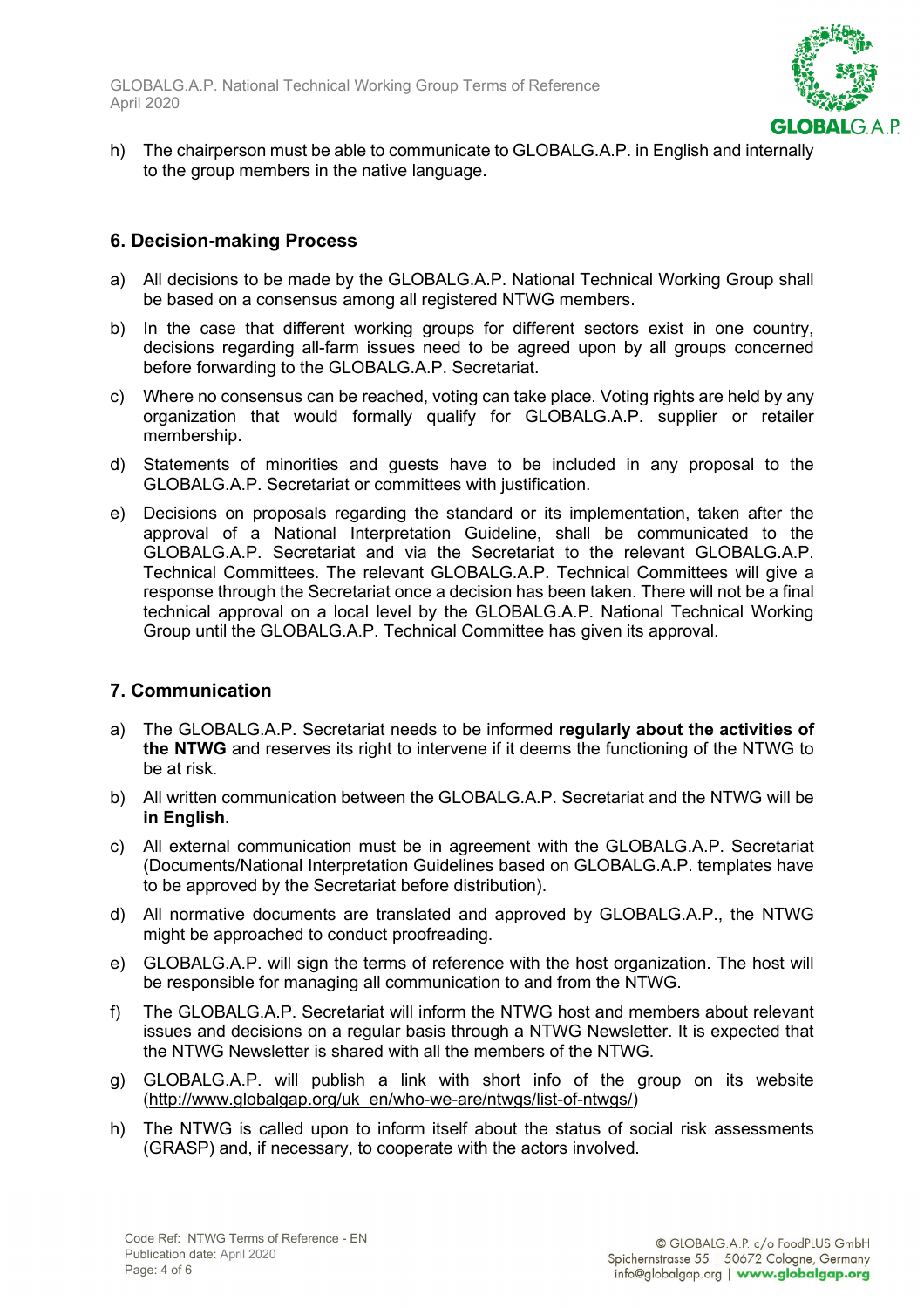

# **8. Data Protection**

NTWG members shall comply with all applicable data protection regulations at all times, especially the European Data Protection Regulation 2016/679 ("GDPR"). GLOBALG.A.P. processes the NTWG members' personal data only for the administration of the NTWGs on the legal basis of Art. 6(1) b) GDPR. Further information on the processing of personal data by GLOBALG.A.P. can be found in GLOBALG.A.P.'s privacy policy under [https://www.globalgap.org/uk\\_en/Privacy-Policy/](https://www.globalgap.org/uk_en/Privacy-Policy/)